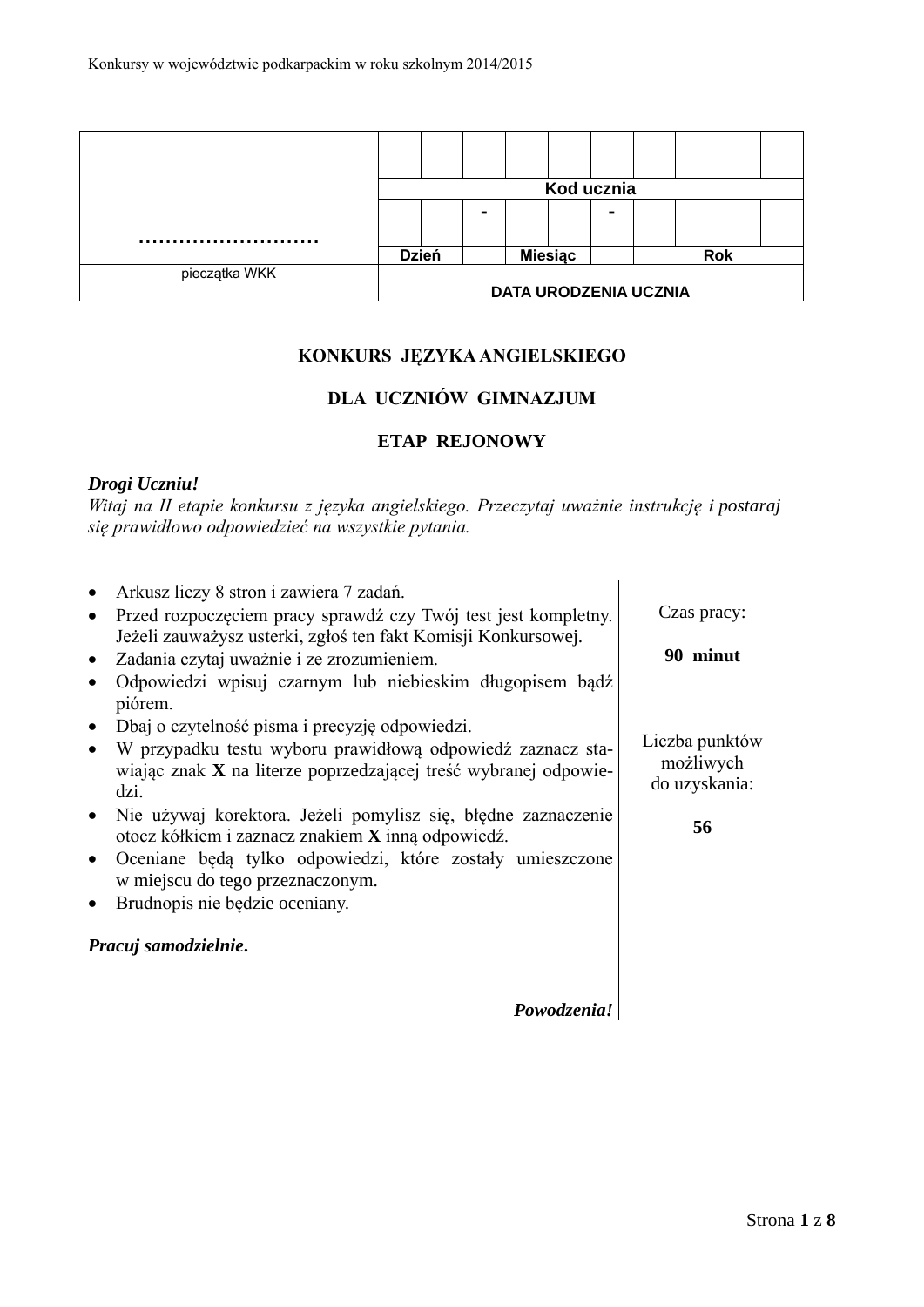## **Zadanie 1 (0-6)**

**Wysłuchaj uważnie nagrania i wybierz właściwą odpowiedź. Nagranie zostanie odtworzone 2 razy.**

- 1. The film about insects is  $\qquad \qquad$
- A. badly photographed
- B. much too long
- C. unsuitable for some people
	- 2. Tonight's *Miller and Edwards* programme \_\_\_\_\_\_\_\_.
- A. has fewer jokes than usual
- B. is continued next week
- C. is longer than usual

3. *Policewatch* is not on television tonight because \_\_\_\_\_\_\_\_.

- A. Andy McKay is ill
- B. another programme has taken its place
- C. you can't see it on Thursdays any more

4. What does the reviewer say about *Stardate 3000*?

- A. It has expensive scenery.
- B. It took two months to make.
- C. The stories could be better.

5. What is different about *Doctors in Town*?

- A. It is now filmed in Australia.
- B. The main actors have changed.
- C. There is a new director.
	- 6. From tomorrow, *TV Diary* will be shown \_\_\_\_\_\_\_\_.
		- A. after the tennis matches

B. at 6.30

C. in the evening at a later time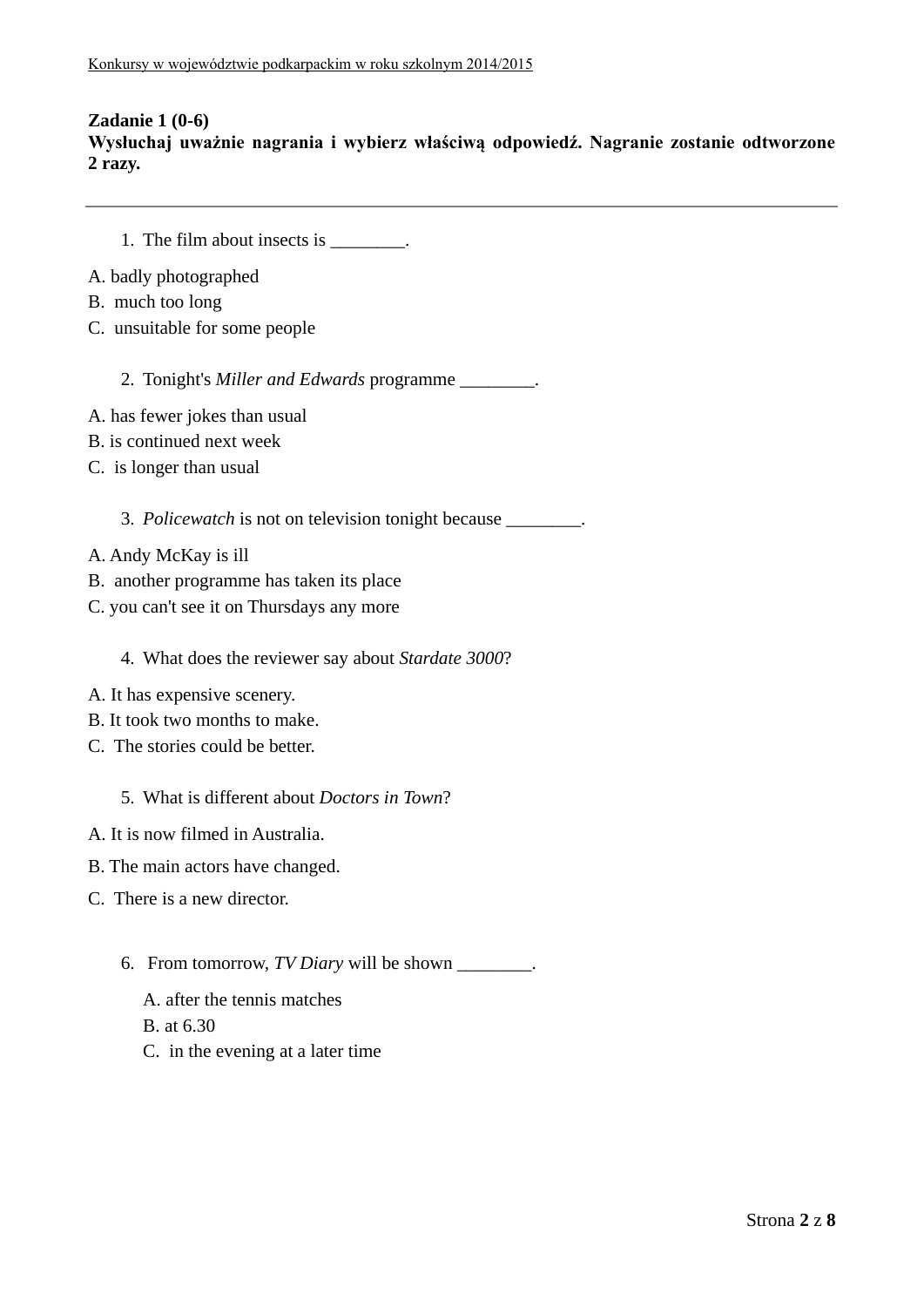### **Zadanie 2 (0-12) Przeczytaj tekst i uzupełnij luki wybierając właściwą opcję A, B, C, lub D spośród podanych poniżej.**

#### **A first time for everybody**

Joe stepped onto the aeroplane and was met by one of the cabin crew who showed him to his seat. This was his first flight and he was feeling quite nervous. His hands were **1.................** slightly and he was breathing deeply. He walked along the **2 ..............** of the plane and found his seat. Joe had spent a lot of time **3 ..............**. planning his holiday, given this was the first time he had been abroad. Sitting next to him was an 8 year-old-boy who also **4..............** to be quite nervous. Joe knew he was quite good **5...............** children, so he decided to try to calm the boy. After **6.............** with the boy for a few minutes, Joe produced some chocolate and gave it to him. The **7.............** then became quite cheerful as he explained that he loved chocolate **8.............** much. The man and the boy found that they **9..............** well together as they chatted for the whole flight. Joe discovered that they were on the same return flight the following week, which pleased them both. When they **10..............** at the terminal, Joe commented about what a very **11............** flight he'd had. The young boy agreed, saying that he was looking forward to **12 ............** Joe again on the return flight.

| $1. A)$ moving    | B) trembling                            | C) jumping         | D) rattling        |
|-------------------|-----------------------------------------|--------------------|--------------------|
| 2. A) corridor    | B) path                                 | $C$ ) lane         | D) aisle           |
| $3. A)$ with      | $B)$ to                                 | $C$ ) on           | $D$ ) at           |
| $(4. A)$ was      | B) appeared                             | $\mathcal{C}$ sat  | D) showed          |
| $(5. A)$ at       | B) for                                  | $C)$ with          | $D)$ by            |
| 6. A) conversing  | B) debating                             | C) discussing      | D) negotiating     |
| 7. A) young       | B) youths                               | C) juvenile        | D) youngster       |
| 8. A) too         | B) extremely                            | $\mathcal{C}$ ) so | D) absolutely      |
| $(9, A)$ got on   | B) were                                 | $C$ ) got to       | D) got so          |
| $(10. A)$ got off | B) took off                             | $C$ ) left         | D) boarded         |
| $11. A)$ well     | B) good                                 | $C)$ great         | D) fantastic       |
|                   | 12. A) bumping into B) catching up with | C) getting on with | D) keeping up with |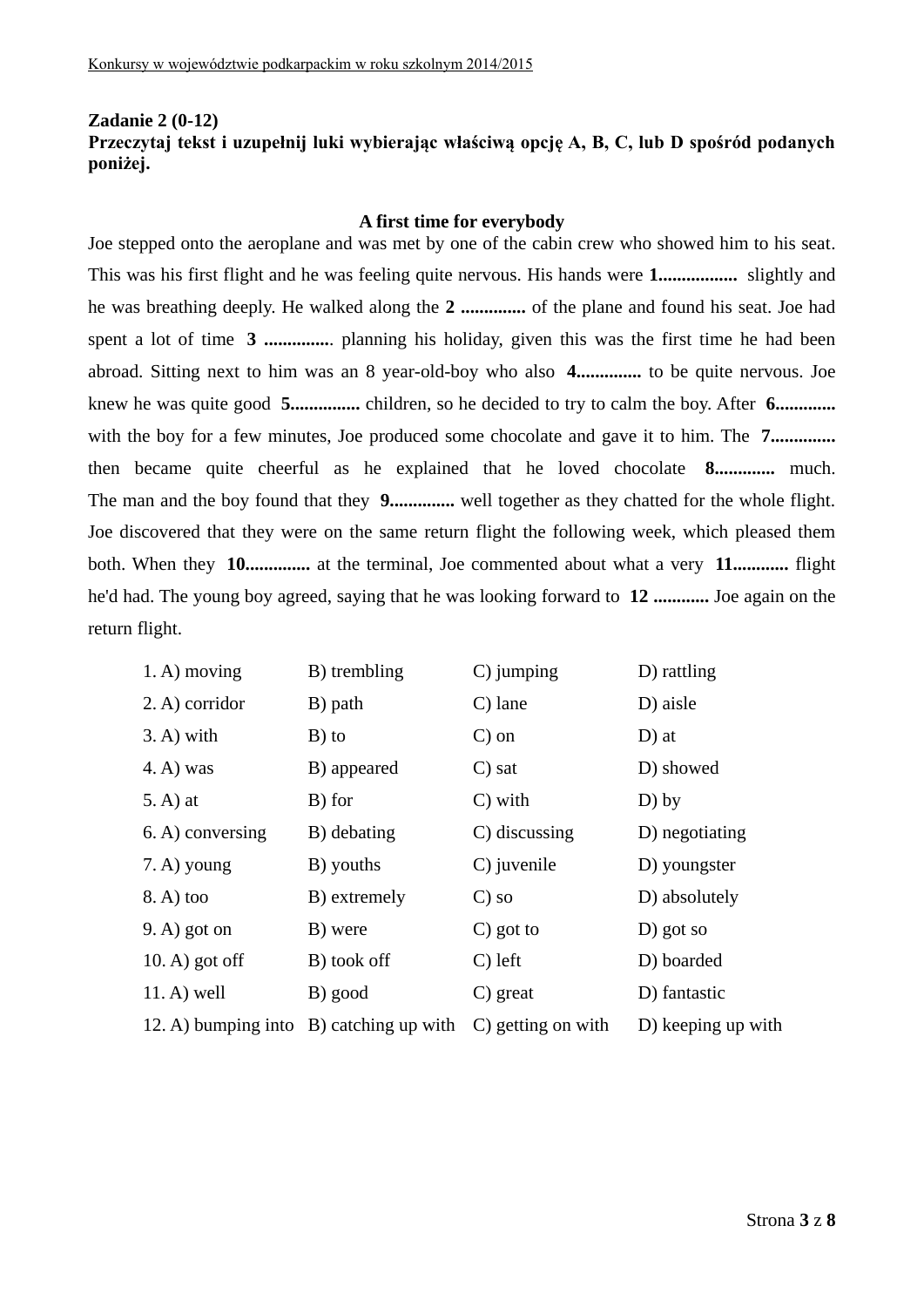## **Zadanie 3. (0-5) Przeczytaj tekst i wybierz poprawną odpowiedź do zadań podanych pod tekstem.**

**Tigers**: they're big, brave and scary, right? Well, not necessarily it seems, if we believe this story from a zoo in China.

The Chongqing Wild Animal Park has five rare adult white tigers. The original idea was to train them and make them tame enough to perform tricks for visitors, but it now seems that the process may have gone a bit too far.

According to one of their keepers, the tigers have started to lose their true nature because they've been cared for by humans and now have quite a comfortable lifestyle. Keepers have been trying to get them to follow their natural instincts by teaching them to hunt, but the results so far are not encouraging.

**The keeper says**: "It was quite funny really. The tigers were so scared of other live animals. They wouldn't go near them." In the end, the tigers did work up enough courage to approach a potential meal but only because it had passed out. The problem was, when it regained consciousness and started making noises, they immediately ran for cover.

So, how do you make a cowardly tiger brave again? In an attempt to toughen them up, the keepers are now not allowing them to stay in their heated cages for more than 12 hours a day. If this doesn't do the trick, the next plan is to put a wild tiger in with them to show them how things are supposed to be done. But perhaps you've already spotted the fault with this: what if the domesticated tigers are afraid of their wild cousin? "If all else fails", says their keeper, "we will just have to cut down their food till they have no choice but to find food for themselves."

- 1. According to the writer, tigers are
- A. probably less frightening than they seem.
- B. usually thought of as brave animals.
- C. easier to domesticate than expected.
- 2. The Wild Animal Park wanted the tigers to
- A. entertain visitors.
- B. return to the wild.
- C. appear more scary.
- 3. The problem with the tigers is that they
- A. have become dependent on people.
- B. were born and brought up in the zoo.
- C. seem to be too difficult to train.
- 4. The tigers went up to one animal because
- A. it was less aggressive.
- B. it had lost consciousness.
- C. they had got used to it.

### 5. The keepers are now trying to change the tigers' behaviour by

- A. putting them with wild tigers.
- B. making their cages less comfortable.
- C. keeping them outside for longer.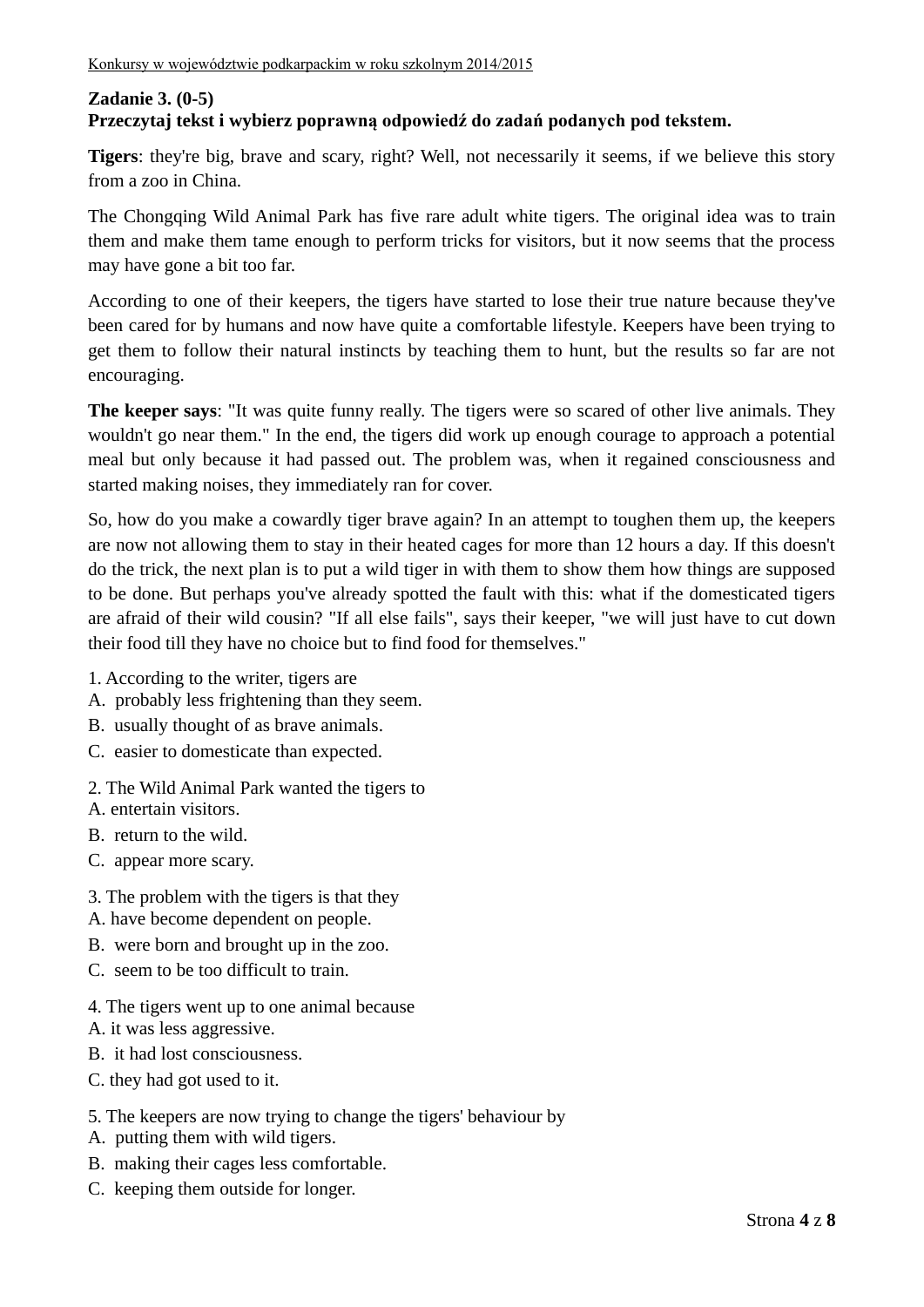# **Zadanie 4. (0-8)**

# **Uzupełnij zdania wybierając poprawną odpowiedź A, B lub C.**

- 1. \_\_\_\_\_\_\_\_ is really difficult in New York.
- A. To commute
- B. Commute
- C. Commuting

2. \_\_\_\_\_\_\_ exams did you do last summer?

- A. How long
- B. How many
- C. How much

3.\_\_\_\_\_\_\_\_ a toilet I can use?

- A. Is there
- B. Are there
- C. There are
- 4. She talks \_\_\_\_\_\_\_\_.
- A. softly
- B. softer
- C. soft

5. He football on Saturday afternoons.

- A. play
- B. playing
- C. plays

6. That's Joe and that's Anne. This is \_\_\_\_\_\_\_\_ house.

- A. their
- B. theirs
- C. there
- 7. She loves \_\_\_\_\_\_\_\_ at home at the weekend.
- A. stays
- B. staying
- C. stay
- 8. Does this book belong to  $\overline{?}$
- A. your
- B. you
- C. yours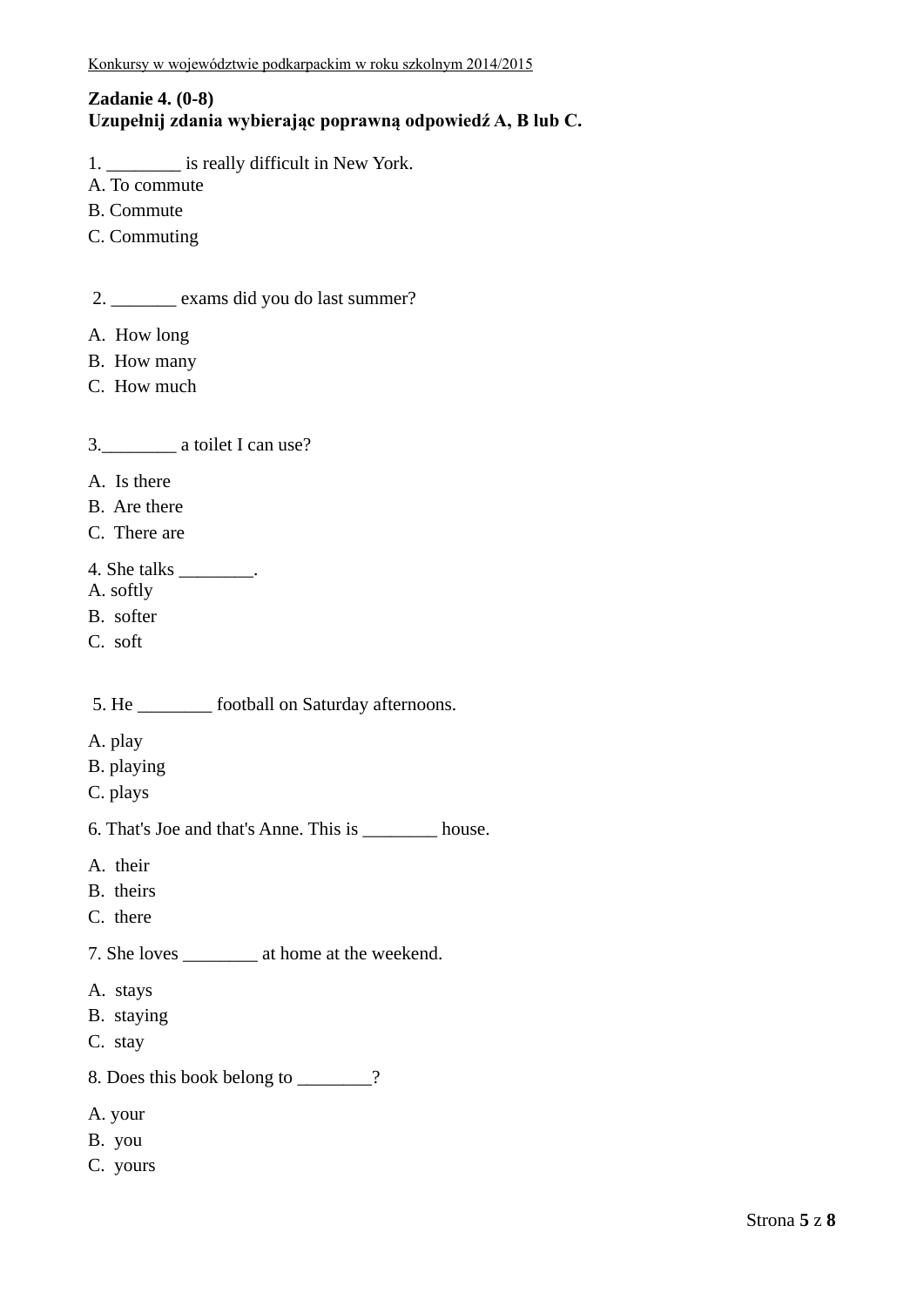### **Zadanie 5 (0-5)**

**Przekształć i uzupełnij podane zdania w taki sposób, aby treść nowego zdania odpowiadała znaczeniu zdania wyjściowego. Każde zdanie możesz uzupełnić od jednego do trzech wyrazów.**

1. The concert was held in a football stadium.

The concert took ....................................... in a football stadium.

2. The journey lasted two hours.

............................................. two hours to get there.

3. We sat at the back of the stadium.

Our ................................................... were at the back of the stadium.

4. I could hear the music, but I couldn't see anything!

.............................................................. hear the music, I couldn't see anything!

5. Last weekend, my dad and I went to a rock concert.

Last weekend, I went to a rock concert ..................................................... dad.

### **Zadanie 6 (0-10)**

#### **Uzupełnij podane zdania właściwym wyrazem wybierając poprawną odpowiedź A, B lub C.**

1. Can you put the plates in the \_\_\_\_\_\_\_\_\_\_. They need to be clean.

- A. dishwasher
- B. washing machine
- C. cooker
- 2. Her apartment is on the floor.
- A. thirteenth
- B. thirteen
- C. lowest
- 3. He's short-sighted. He wears \_\_\_\_\_\_\_\_.
- A. spectators
- B. binoculars
- C. glasses
- 4. Have you got any \_\_\_\_\_\_\_\_ paper for the present?
- A. wrap
- B. wrapper
- C. wrapping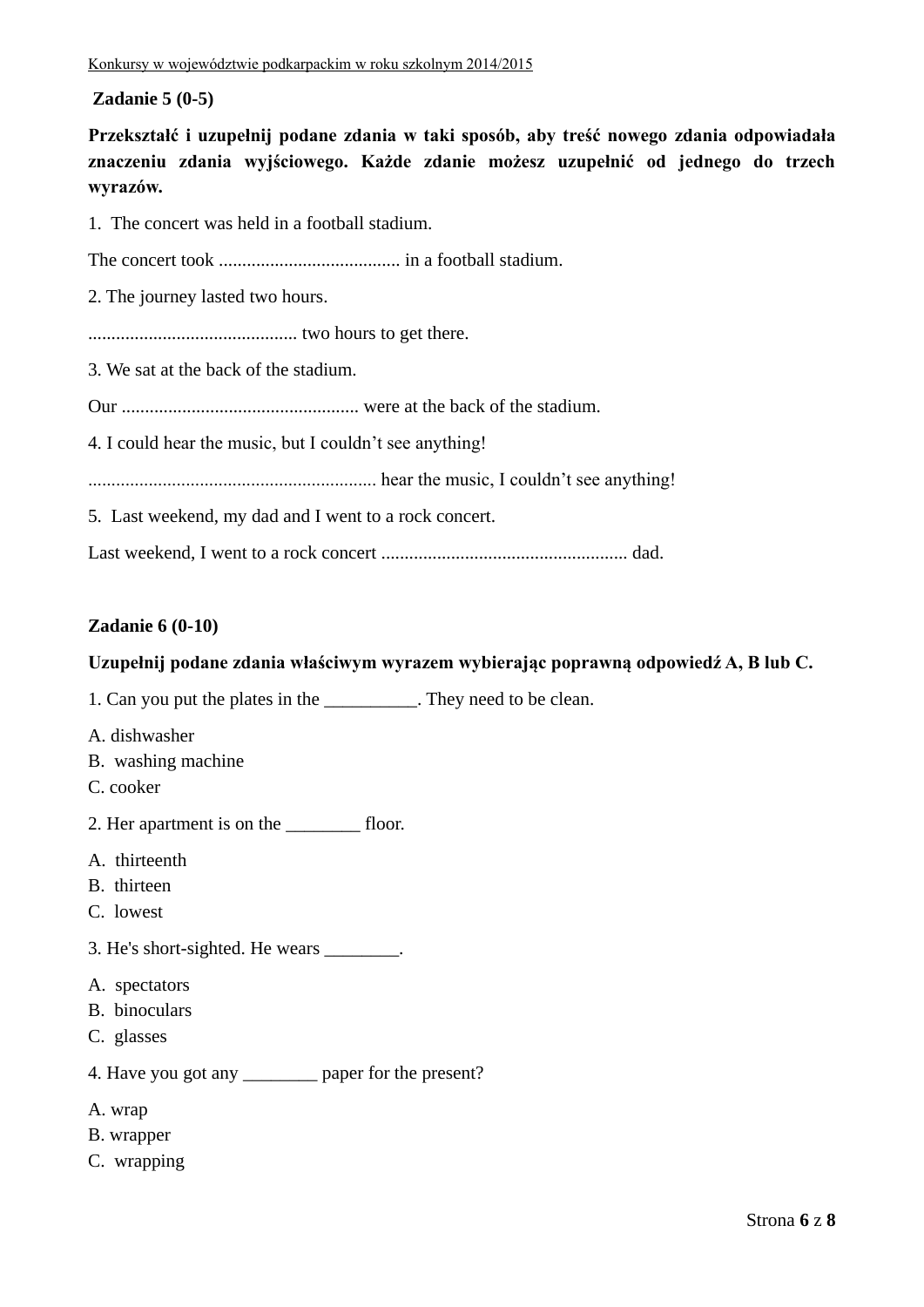| 5. The opposite of loose is ________.                    |
|----------------------------------------------------------|
| A. find<br>B. tight<br>C. baggy                          |
| 6. There is often a traffic ______________ at rush hour. |
| A. congestion<br>B. jam<br>C. queue                      |
| 7. I receive about 20 text _______ every day.            |
| A. letters<br>B. mails<br>C. messages                    |
| 8. He writes articles. He's a/an ________.               |
| A. journalist<br>B. architect<br>C. artist               |
| 9. My niece is my sister's ________.                     |
| A. son<br>B. nephew<br>C. daughter                       |
| 10. John doesn't have a job. He's ________.              |
| A. unemployed<br>B. non-employed<br>C. under-employed    |

#### **Zadanie 7 (**0-10)

**Uzupełnij każdą lukę w tekście jednym wyrazem spośród podanych poniżej w tabeli tak, aby otrzymać poprawny, spójny i logiczny tekst. Nie wszystkie wyrazy podane w tabeli zostaną wykorzystane. Każdy wyraz możesz użyć tylko jeden raz.**

Cape Wrath is a cape in Sutherland, Highland, in northern Scotland. In the old days, Vikings **(1)** ..................... often turn their ships for home at Cape Wrath. It is one of only two places prefixed with the name "Cape" in Great Britain, the other (**2)** .............. Cape Cornwall in Cornwall.

From the south, the only route to the Cape is **(3)** ................ foot. The more common approach is **(4)** ............. taking a passenger ferry from Keoldale and then walking, cycling or taking a minibus for the journey **(5)** ............... around 11 miles to the lighthouse,